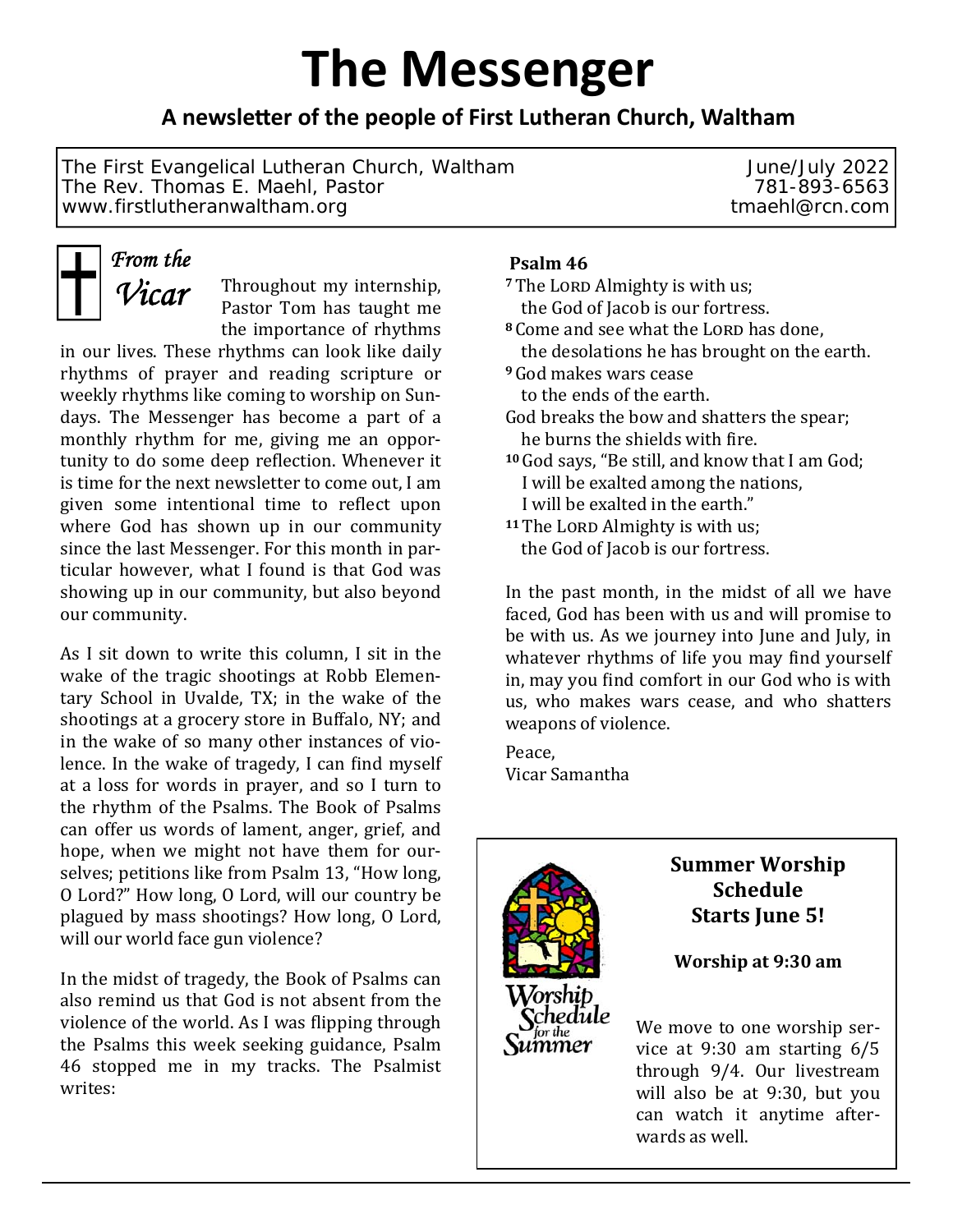# **Nurturing Faith**



**Vacation Bible School July 18‐22. 2022**

Please register by June 12!

*Mark your calendars! Invite your friends and neighbors!*

Vacation Bible School is back this summer at First Lutheran! Join us July 18-22 for a week of exploring our theme: Food Truck Party: On a Roll with God! All week we are going to sing new songs, explore biblical stories about how God feeds us, learn about food justice in the community, play lots of games, and HAVE FUN!

This year the program will run from 11 am to 3 pm for ages 5-12 years old. Bagged lunches will be provided. Registration for VBS is now OPEN! If you have any questions or concerns, please reach out to our Registrar, Anne Dugan.

# **Can you help?**

Thank you to all of you who have offered your prayers, time, and support to help make VBS happen this summer. We ask that you continue to pray for this event, for all the leaders, volunteers, and children. If you have any questions or would like to get involved, please reach out to our Director Sarah Rauhut at firstlutheranVBS@gmail.com for any information.



*Save the Date!*

**Sunday July 24 After 9:30 worship**

# **MELT Food Truck**

In celebration of our week of VBS, First Lutheran is going to host an actual Food Truck Party after worship on July 24th! All are welcome for free food from MELT Food Truck, outdoor games, and shared community time.

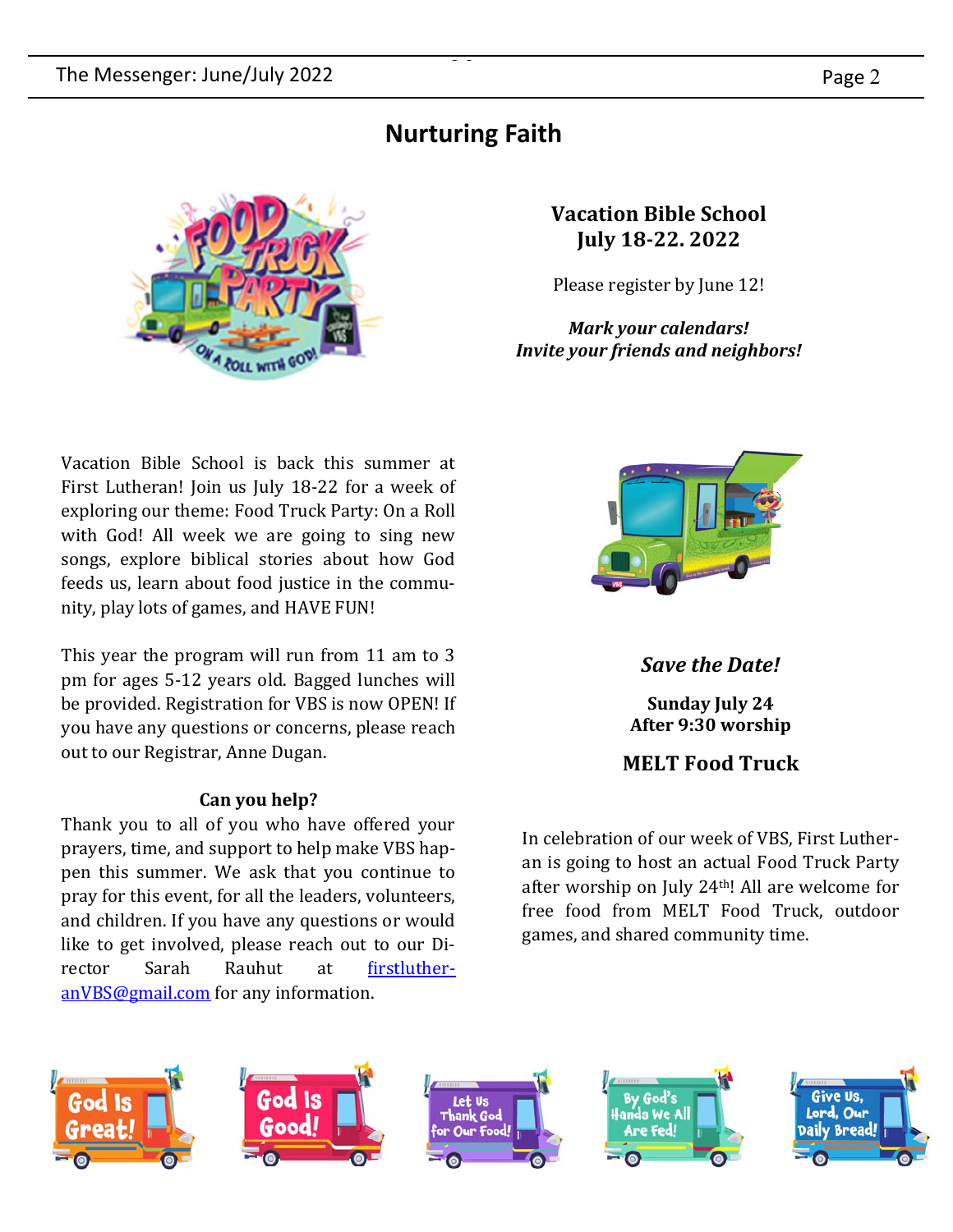# **Serving Others**

# **Property Committee Update**

*The Property Committee is committed to maintaining and preserving a safe and healthy church building*

The Property Committee, consisting of Norm Adams, Jason Felsch, Steve Hoff, Isaac Maehl, Brad Nederhoff, Paul Pintus, Alan Sieving and Ted Sjodin, have completed several projects and are working on a major repair to improve the church building and protect the health of all those who utilize its space.

While the church was shut down during 2021, mold was discovered behind the walls in the basement classrooms and in the carpet near the restrooms, likely stemming from multiple flooding events in past years. As mold can cause health issues, the Property Committee in concert with the Interior Care team worked to eliminate the mold and upgrade facilities to protect against future flooding. Flooring containing asbestos was safely removed and abated and contaminated carpeting was discarded. A leak in the roof drainage system was fixed. Vinyl flooring was installed and treated to protect against future water damage and the Founder's Hall floor was refinished. The classroom walls were opened and treated to remove the mold; to reduce future mold growth, the drywall was replaced with materials that are mold resistant. Much of this work was performed by property committee members. Today, these projects are complete and these areas are again hosting First Lutheran events and community groups that use the space.

More recently, mold has been discovered in the First Lutheran offices and vestibule. In contrast to the basement, the source of this mold comes from above ... water leaks resulting from a flat roof and an aging air conditioning unit installed approximately 20 years ago. The Property Committee is receiving quotes from external vendors that would replace the roof and install waterresistant materials, remediate the mold and replace any deteriorated materials, as well as remove and replace the air conditioning unit. Although this is a complex and multifaceted project, it is hoped that this work can be completed over the summer during Pastor Maehl's sabbatical and without impacting Vacation Bible School.

To date, all of this work has been paid from the Capital Improvements fund. The use of this account for these projects will result in healthy workspaces for Tom, Cynthia, and Samantha as well as maintain the building for all who use the facility now and in the future. It is a blessing for and a credit to this congregation and the generosity of past donors that the potential \$50,000 cost for the planned work can be fully funded with the fund dedicated to the care of our building… THANKS BE TO GOD!

*These projects* will also *significantly deplete the Capital Improvements account, from which much of the work of the Property Committee is funded. As the current President of the FLC Church Council, I ask that you consider making a donation directly to the Capital Improvements Fund so that the Property Committee and Interior Care team can continue to make our church a beautiful, healthy and safe place where everyone can congregate, work, converse, worship, sing, pray, and play.*

> Ann Sjodin Council President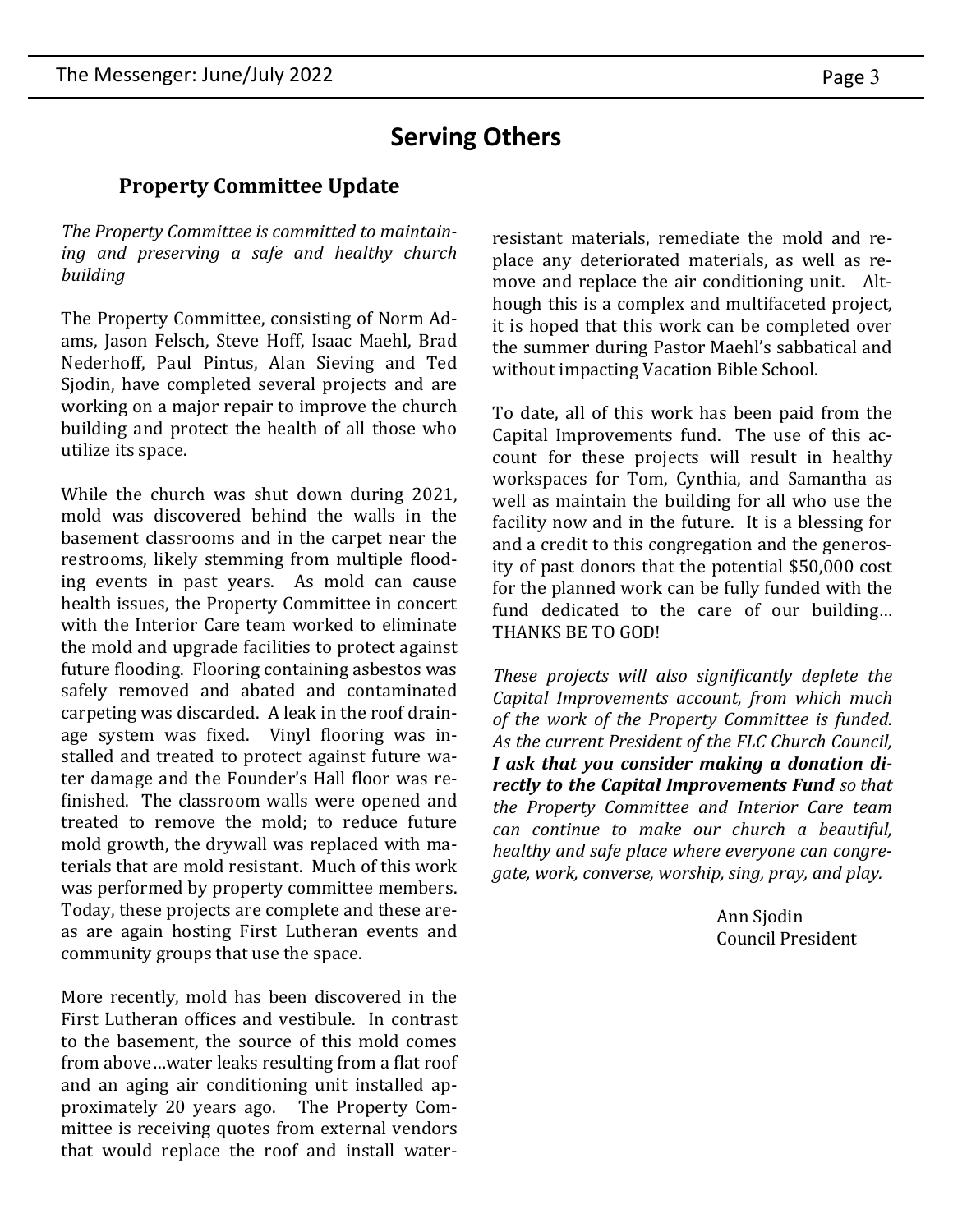# **Walking Together in God's Love**

# **Garden Help Needed**

### **Shrub Borders:**

We need someone or a group of someones, to clean up the shrub borders. This would include weeding, edging, mulching.

## **Perennial Borders:**

Cynthia could use help keeping these beautiful. You could work alongside of Cynthia, or on your own time. Tasks include:

- Spring Cleanup (weeding, edging, mulching)
- Dividing plants that have outgrown their space
- Ongoing care—watering, deadheading

Talk to Cynthia or a member of the Property Team (Ted Sjodin, Alan, Sieving, Steve Hoff) if you are interested in helping!



Tall Bearded Iris 'Immortality' Siberian Iris



*Would you like some Iris for you garden? We will be dividing both of these. Talk to Cynthia if you want some!*

**Lawn Mowing Volunteers Needed**

Would you be willing to mow the church lawn one or more times this summer? *We are in need of volunteers to share in caring for the church in this way.* 

The church has a lawn mower and a member of the property committee is happy to help orient you if you've never done it before. *We have a sign up sheet in the Pearson Room at church.* If you sign up for a given week, you can mow the lawn at a time of your convenience during that week.

*We'd appreciate the help!*

# **Congratulations to Our Graduates!**

**Isaac Zachary Maehl** Waltham High School Attending Lasell University in Newton, MA

**Kayali Prema Pandian** Hopkinton High School Attending Dickinson College in Carlisle, PA

# **Martin Gilbert Sieving**

Waltham High School Attending Clarkson University in Potsdam, NY **Justin Paul Sjodin**  Lexington High School Attending University of Washington in Seattle, WA

**Jane Louise Sieving** Olin College of Engineering in Nedham, MA, with her BS in Engineering.

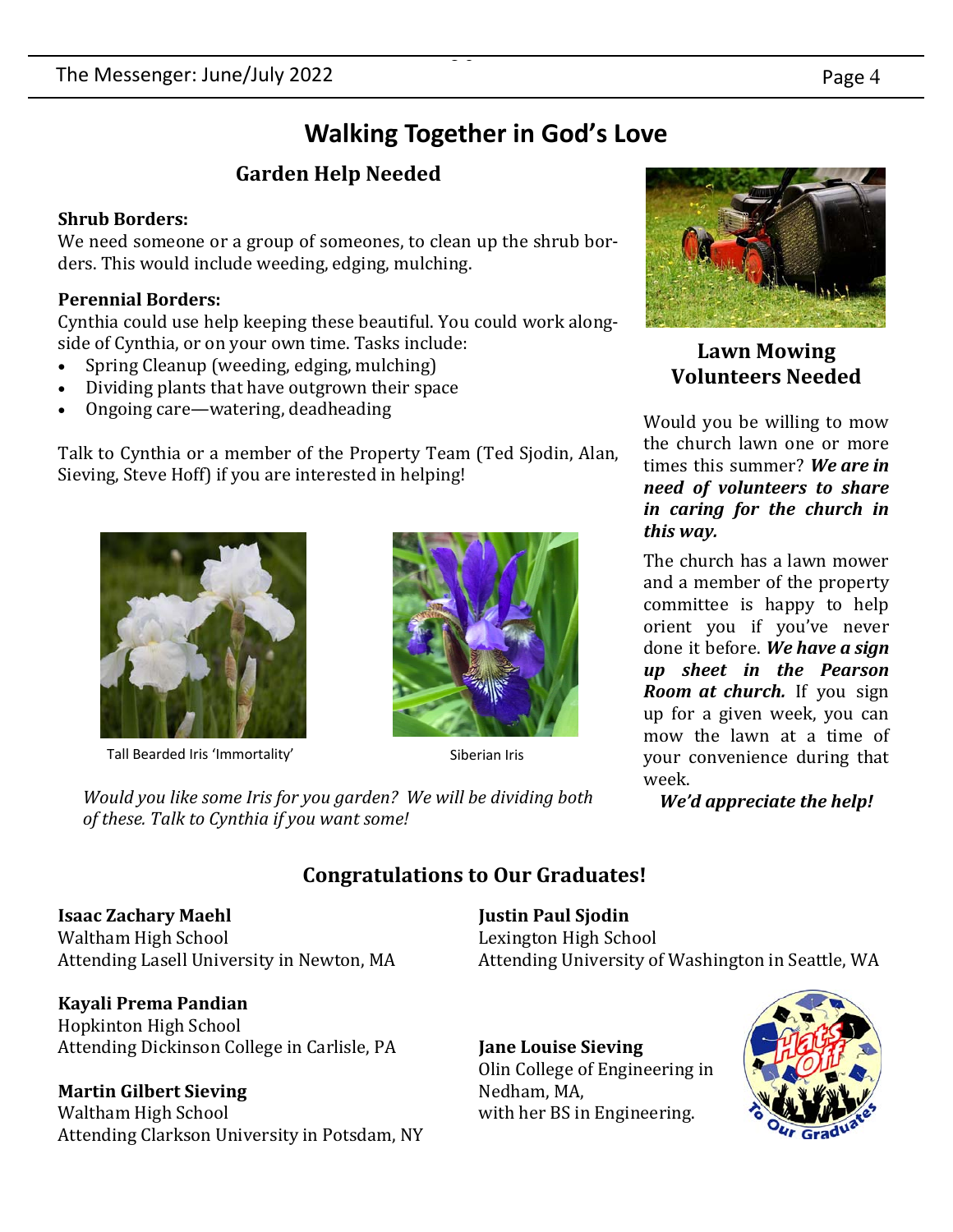# **Serving Others**



### **Eyeglasses for Lesotho**

I want to extend a HUGE thank you to the First Lutheran community for their donation of glasses to the recent Boston Medical Center Ophthalmology mission trip to Lesotho. Over six clinic days in March we examined or screened over 400 patients and did over 20 cases in the operating room. Your glasses, in addition to others that were donated, were distributed to more than a 150 patients. Reading glasses were a need of many patients, but due to the donation of all types of glasses we were able to hand out free prescription glasses to almost 30 patients, saving them the burden of seeking out the rare optical shop and paying what would have been a large fee.

The Church Council recently voted to allocate \$2500 to future needs of this mission, but *additional support is always welcome in the form of glasses or monetary donations.* Glasses can be given to Jennifer Lambert at any time prior to October, when the next trip is scheduled. If you would like to contribute financially, you can do so through the offering plate, just earmark your donation for Lesotho. Thank you so much again for your generosity, prayers, and ongoing support.

---Jen Lambert

### **New Benches!**

Hello everyone! As I'm sure most of you noticed, we have new benches outside! These benches were hand crafted by me, and the scouts of Troop 119 from Lexington. I would like to thank the property committee, the church council, my wonderful parents, and everyone who helped me complete this project. Truly, it was my pleasure!

However, due to supply chain issues and wood shortages, these benches ended up being more costly than originally intended. The property committee assured me that they would cover for all costs, and I greatly thank them for their generosity, but *to help subsidize this project, I, and the property committee, would greatly appreciate donations to the capital improvement fund.* No donation is too small. Thank you everyone, and I look forward to supporting the church more in future projects!

Justin Sjodin



*Many thanks to Justin who led a group of scouts in making 4 new benches for use outside at church. When you put two of these beautiful benches together, they will convert into a picnic table. Enjoy a seat in the garden, next time you are at church!*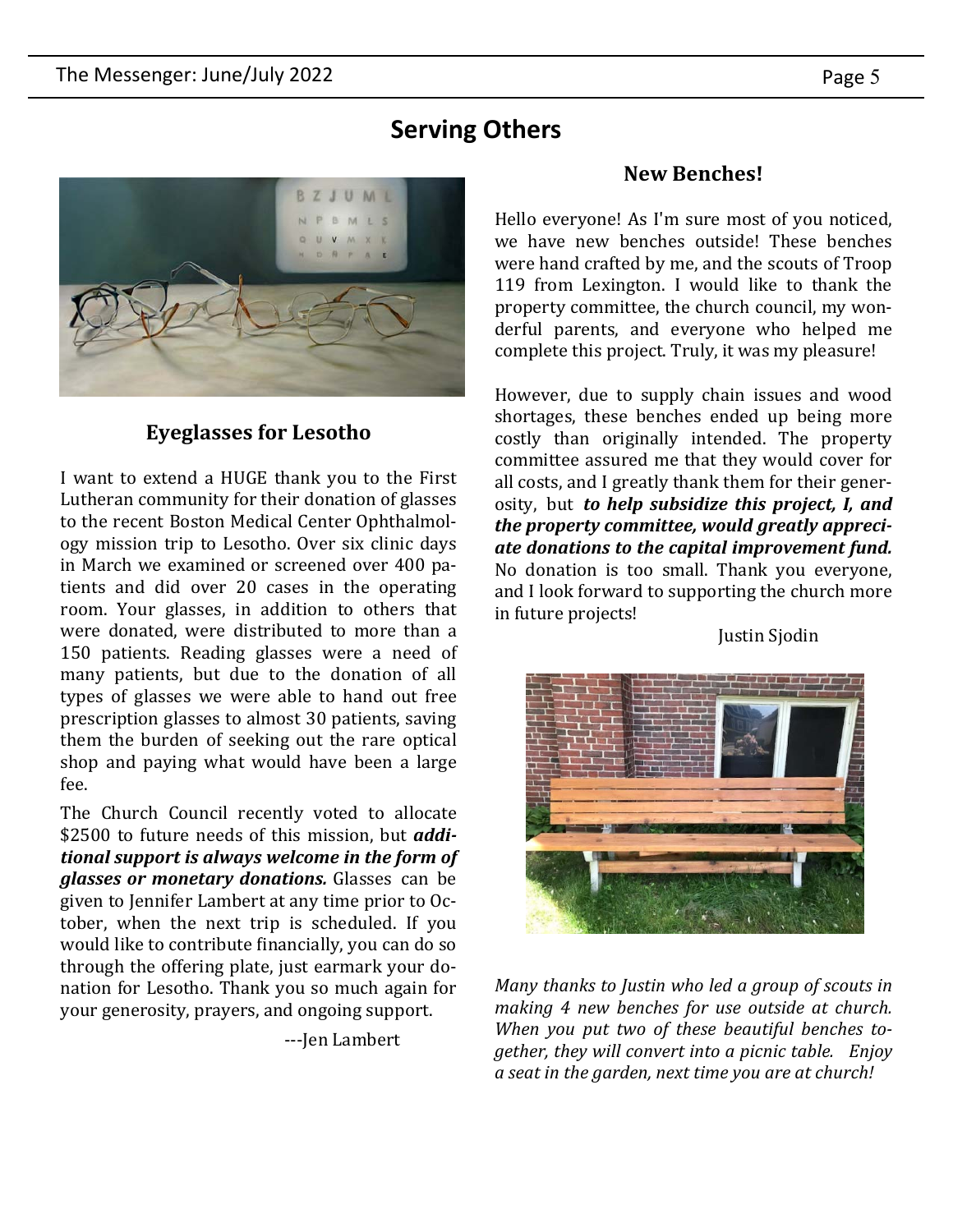# **Walking Together in God's Love**

## **Prayer Concerns**

**Members of our First Lutheran Community:** Sarah Allen; Jen Biter; Joan Clemens; Heather Fahey; Rosy Hebert; Eddie Hughes; June Jahrling; Erika Jerram; Steve Latter; Kathryn McCowan; Don & Britta McNemar; Kerry Meaney; Cynthia Niiler, Joan and Jüri Niiler, Sandra Schwab; Leslie Waters.

**Friends and Family:** Adekemi (*friend of Sarah Rauhut*); Lauriana Arevalo & Eustaquio Dubon (parents of August Arevalo); Roxan Brown (sister of Dennis Ostrander); Elaine Chan (aunt of Catherine Pinch); Emily Clemens (*niece of Joan Clemens*); Lavara Clemens (*mother of Joan Clemens*); Pam &

Ken Cochran (COTW partner; Steve Codner (father-in-law of Emily Codner); Leslie Crowe (*friend of Connie and Jeanette Fagone*); Handel Dixon; Donna (*friend of LuAnn Kimker*); Chuck Flinner (*father of Kat Flinner*); Richard Ham (brother of Cindy Gelinas); Bob Hofgren (brother of Janice Ostrander); Norma Huisman (*aunt of Brad Nederhoff*); Joyce; Ellen and Duke Katterheinrich (*LuAnn Kimker's parents*); Sylvia and Chris Lee-Thompson (friend of Susan Pintus); Marybeth; Peter Melanson (*brother-in-law of Matt and Erika Jerram*); Jason Mihalko (*friend of Matt Jerram*); Pappas family (friends of Jennifer Lambert); Cathy Platfoot (cousin of LuAnn Kimker); Sally Raymond (*Jen Biter's mom*); Susan Raymond ;(sister-inlaw to Jen & Bill Biter); Stacey Reed (*sister of Penny Alexander*); Margie and Roger Schroeder (*Curt Schroeder's parents*); Ann Sewich (*sister of Meg Maehl*); Doug Sewich (*brother-in-law of Meg and Tom Maehl*); Maria Silva (*aunt of Olga Jimenez*); Matthew Stanhope (*partner of Jane Danielson); Wayne & Carol Sukow (parents of Cathy Sukow); Tara Waters (family of Penny & Marquette Alexander);* Jim Wroe (*cousin of Carol Hansen*).

**For those who grieve:** the family and friends of: Rosy Hebert

John Elander Gwendolyn Steele (newborn cousin of Emily Codner)

**For our partners:** Santuario Luterano, the Spanish speaking Lutheran congregation in Waltham, and for their interim leader: Rafaela Radcke. For other organizations we actively support: the Waltham Family School, the Waltham Community Day Center, Chaplains on the Way, the Waltham Alliance to Create Housing, Camp Calumet, and ELCA World Hunger.

*If you would like to add/remove a name to/from the prayer list, please inform the church office.*